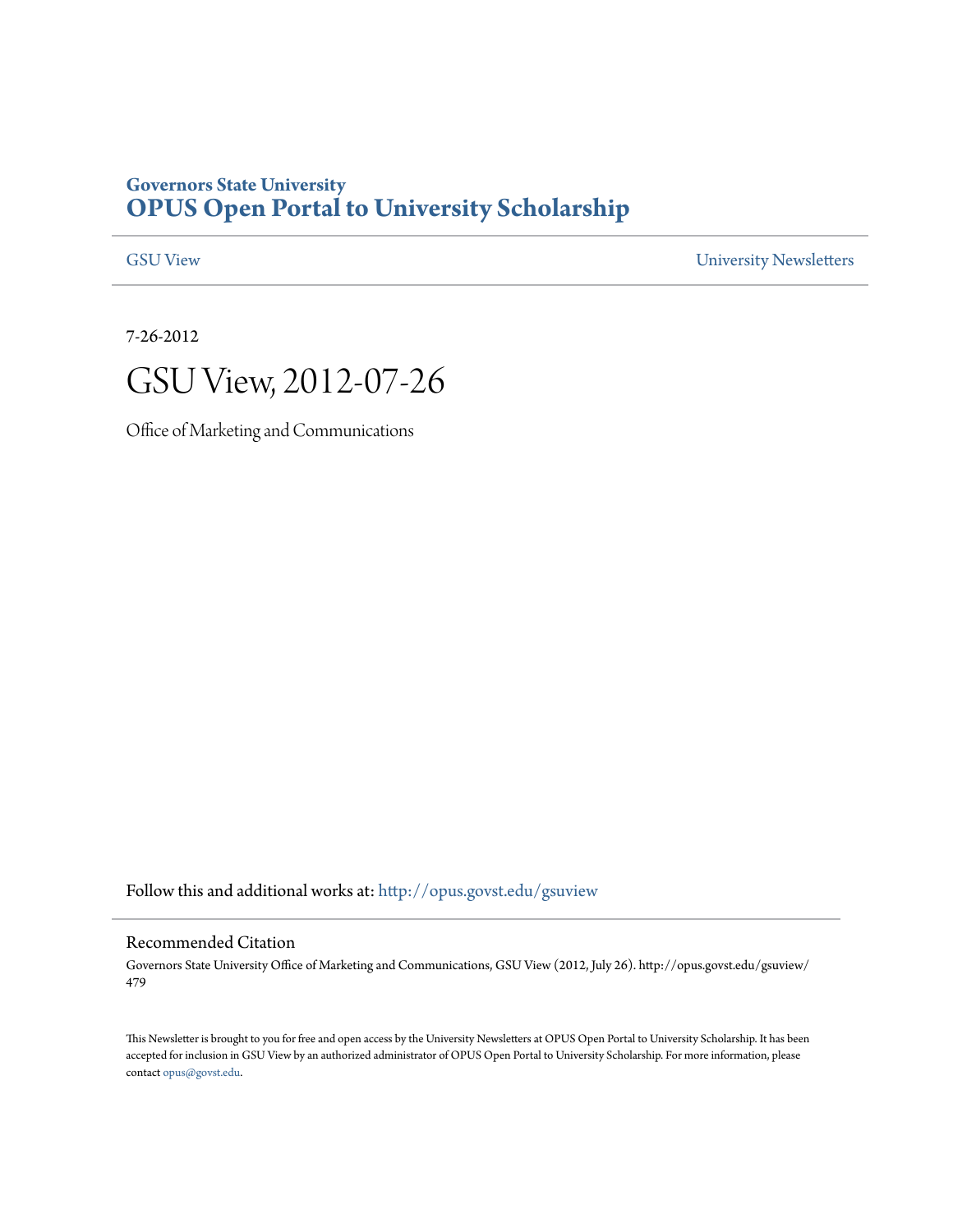

## **[Students Get Direct Deposit of Refunds](/gsuview/default.aspx?id=45189&blogid=734)**

Students can now receive refunds from the university (including Financial Aid advances and other refunds) through direct deposit into their designated bank account. It is quick and easy to set it up and it makes getting refunds much faster and easier.

To submitting direct deposit information through myGSU Portal, follow these steps:

- 1. Log into the myGSU portal at [http://mygovst.govst.edu](http://mygovst.govst.edu/)
- 2. Click on Online Services and select Financial Information
- 3. Click on Bank Information (U.S.)
- 4. Enter your banking information, including account and routing numbers
- 5. Read and select *I Agree* to the Terms and Conditions
- 6. Click on the *Submit* button
- 7. You will receive an email confirmation that your submission was recorded

MyGSU User name and password GSU Help Desk 708.534.4357

Updating your bank information GSU Accounts Payable 708.235.7354

Financial Aid information GSU Financial Aid 708.534.4480

# **[Volunteers Needed for Faculty-Staff Picnic](/gsuview/default.aspx?id=45188&blogid=734)**

The GSU Picnic Committee is looking for faculty and staff volunteers for the GSU Faculty and Staff Summer Picnic on August 10. Volunteers are needed to help with setup, serving, registration, and clean-up at the end of the picnic.

Please contact [Gina Ragland](mailto:gragland-owolabi@govst.edu) at ext. 7559., by August 1 to sign up and for more details.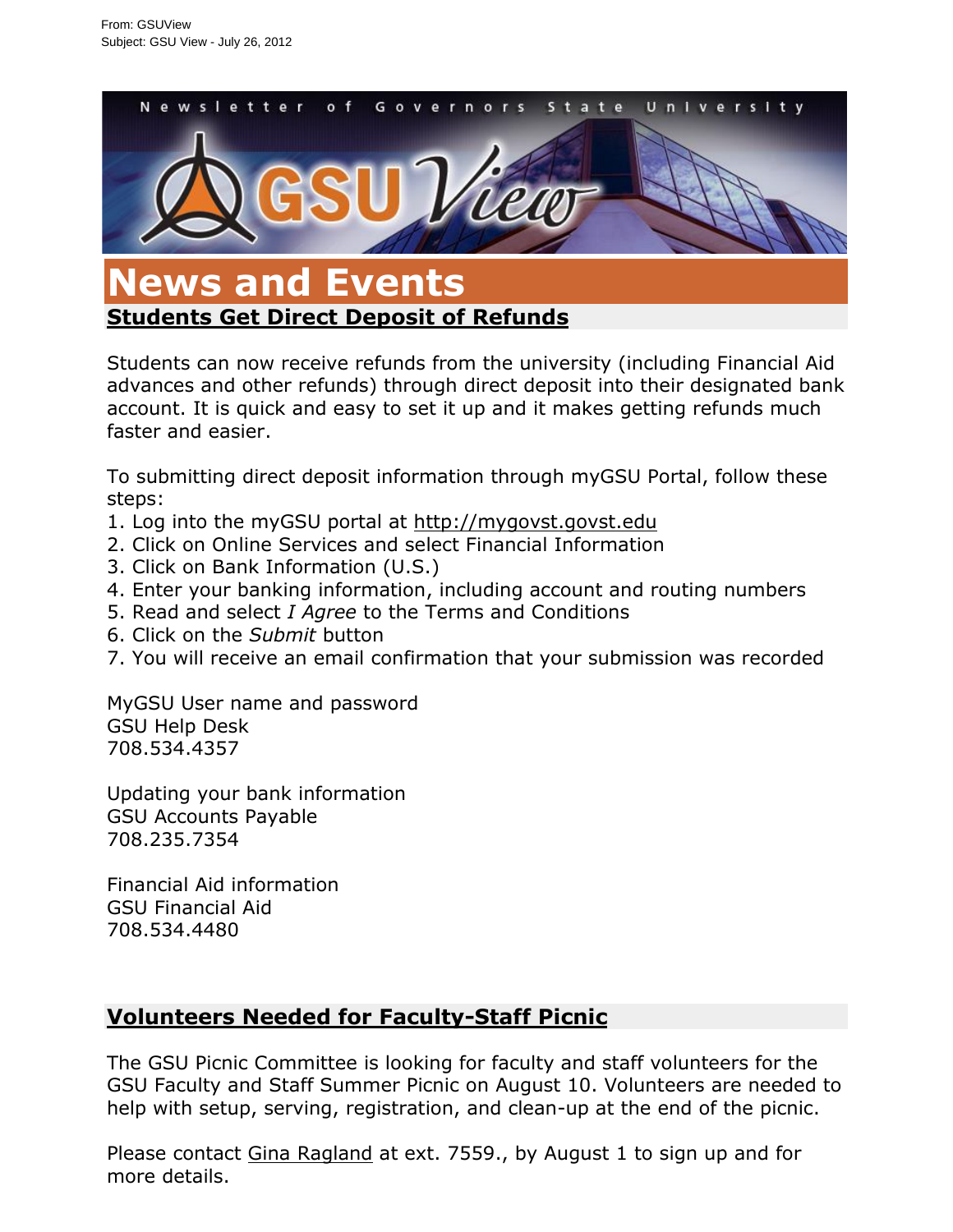# **Bring Your [Transcript to Instant Admission Day](/gsuview/default.aspx?id=45184&blogid=734)**

Prospective undergraduate students, with the proper transcripts, can be admitted on the spot to GSU at Instant Admission Day on Saturday, July 28. GSU will host the free open house event from 9 a.m. to 1 p.m., for students interested in transferring into one of GSU's bachelor's degree completion programs.

At past Instant Admission Days, more than half the attending students were admitted to GSU undergraduate programs. Admission counselors and academic program advisors are available to review transcripts and provide students with an instant decision on university admission.

Attendees will learn about specific undergraduate programs and financial aid, and have the option of attending group sessions or meeting with staff on a one-to-one basis.

For more information about Instant Admission Day, contact the GSU Office of [Admission](http://www.govst.edu/apply/) or 708.534.4490.

## **[Hit Musical Comes to GSU](/gsuview/default.aspx?id=45183&blogid=734)**

*Legally Blonde: The Musical*, the 2012 production of the Southland Theatre Ensemble (SLATE), comes to GSU's Center for Performing Arts for four shows beginning this weekend. Performance dates are July 28 and August 4 at 7:30 p.m., and July 29 and August 5 at 2 p.m.

Based on the hit movie, *Legally Blonde: The Musical* tells the story of Elle Woods, a college sorority president and homecoming queen who doesn't take no for an answer. When her boyfriend dumps her for not being "serious," Elle puts down the credit cards, hits the books, and heads for Harvard Law School.



Annie Litchfield and Louis Wood

Tickets are on sale at the Center for Performing Arts box office. Tickets are \$22 for adults and \$19 for students and can be purchased at the Center's website at [www.centertickets.net](http://www.centertickets.net/) or by calling the box office at 708.235.2222.

# **[E and F Wing Renovations Move Above Ground](/gsuview/default.aspx?id=45181&blogid=734)**

After spending the spring completing demolition, and the summer digging new foundations and installing underground piping, GSU's E and F Wing renovation project is finally "out of the ground.

Last week contractors installed the new structural system, infilling the former two-story atrium to create more usable floor space. When the project is complete, there will be new labs on the first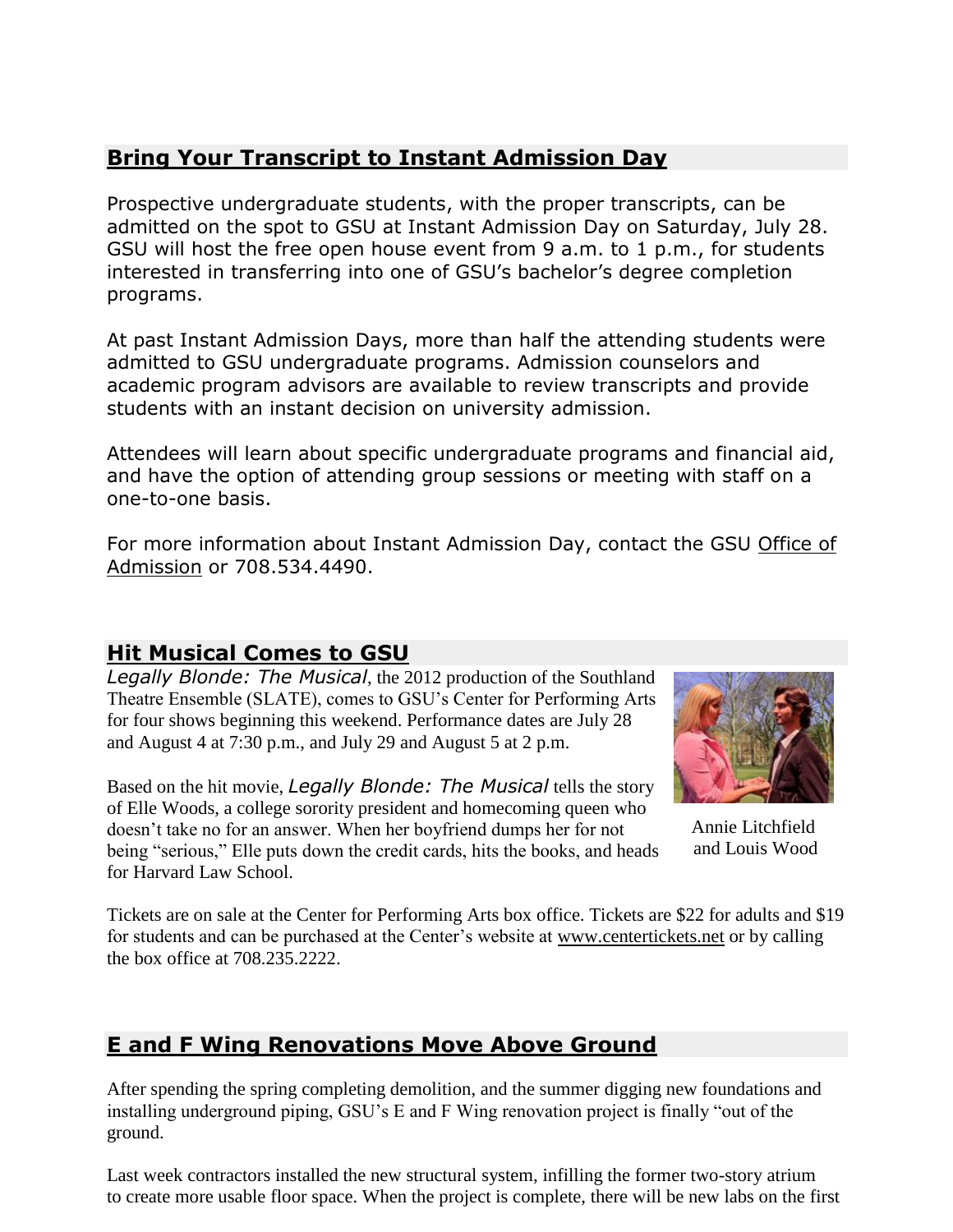and second floor where infill occurred. The corridor will be relocated along the north wall with views of the CSU pond, prairie, and Nathan Manilow Sculpture Park.

Bruce Crooks of ITS has been documenting the renovation with his camera. [Click here](http://www3.govst.edu/ef-renovation/7-24-2012/) for his latest images.

Jim Zumerchik, FDM's new project manager, is pictured in one of the photographs. FDM is pleased to welcome Jim. Thanks to Bruce for his great camera work.

# **Annual Meeting - [Friends of the Library](/gsuview/default.aspx?id=45180&blogid=734)**

The annual meeting of the Friends of the GSU Library will be held on August 15, at noon, in the Library administrative conference room. New officers will be elected. Nominations of current members for office will be accepted.



New members are also welcome. Membership in the Friends is only \$5 for students, \$35 for faculty and staff, and \$100 for community members.

The Friends sponsor programs and events that support the GSU Library. They accept donations and host fundraisers, including the used book sale.

www.govst.edu/library/friends

Recently the Friends received a donation from faculty member Dr. Jon Carlson. Dr. Carlson donated his professional library to the GSU Friends of the Library. Dr. Carlson will be recognized at a "Treasured Friend" for his generosity. His name will appear on a plaque on display in the Library.

For more information about the Friends, contact [Pam Taylor](mailto:ptaylor@govst.edu) at ext. 7527.

# **[Can't Beat the Real Thing](/gsuview/default.aspx?id=45179&blogid=734)**

It was once said that "Things Go Better With Coke." The GSU community can find that out for themselves now that FSI has added a Coca Cola vending machine in the cafeteria dining room.

FSI responded to the GSU community's request for Coke and Diet Coke products. Keep your suggestions coming and enjoy offerings in the cafeteria and vending areas.